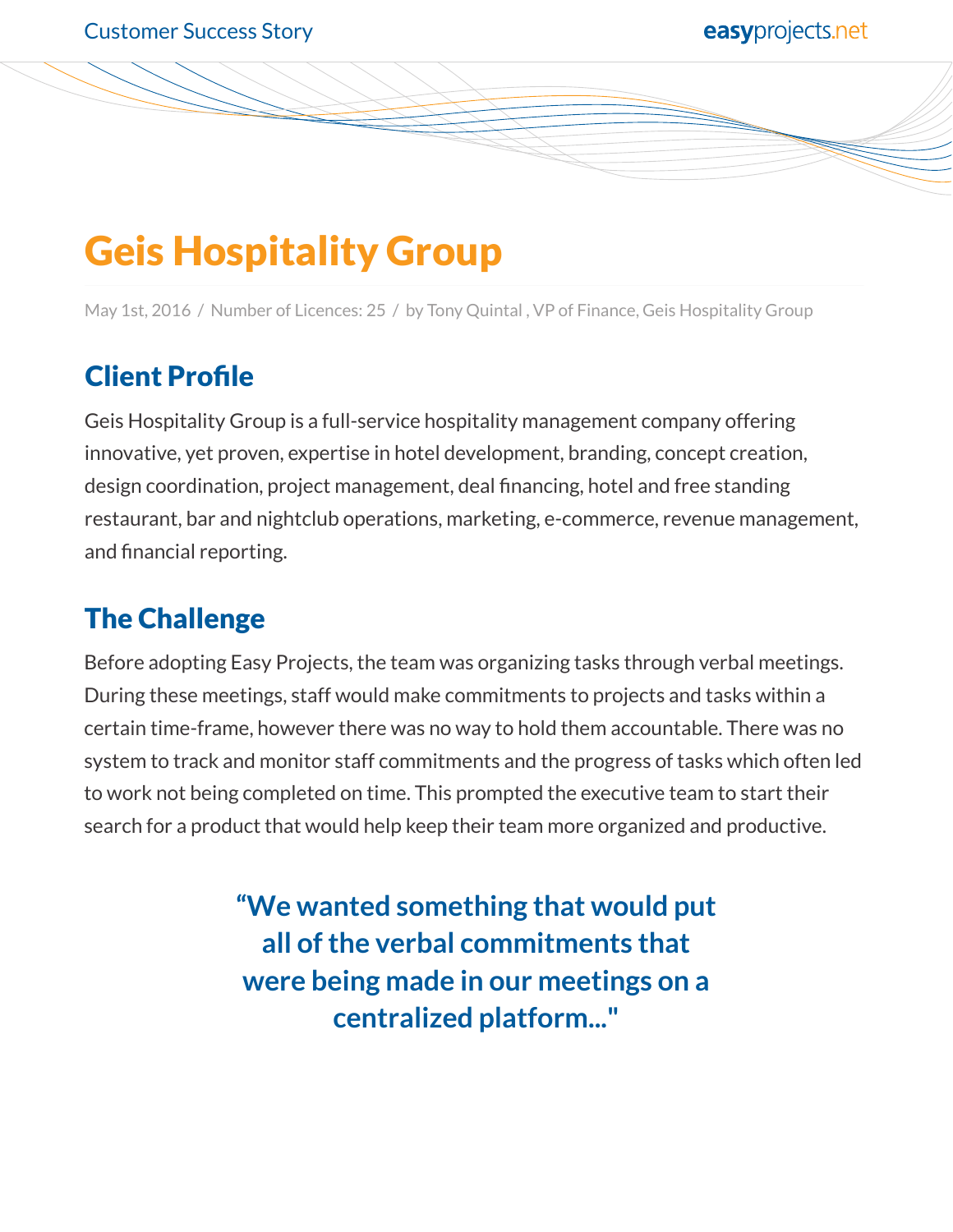#### The Solution

After evaluating a variety of different platforms and options, Tony and his team chose Easy Projects as their final choice.

> **"Easy Projects was user friendly and straight forward. There was minimal training required, and the price point was better than other project management platforms we compared. Moreover, it gave us the value and usability we were looking for"**

The platform was rolled out to 25 users most of which consisted of the sales and marketing team. The implementation and onboarding took between 4-6 weeks and now has an adoption rate of 60% for projects managers and 100% adoption for the marketing team. The most heavily used feature is the custom forms which have ensured tasks get completed in a timely manner.

> **"In the case of our marketing department, they were able to leverage EP to enhance their queueing process. By using custom forms to track work orders, they have been able to increase project output and eliminate a lot of back and forth communication."**